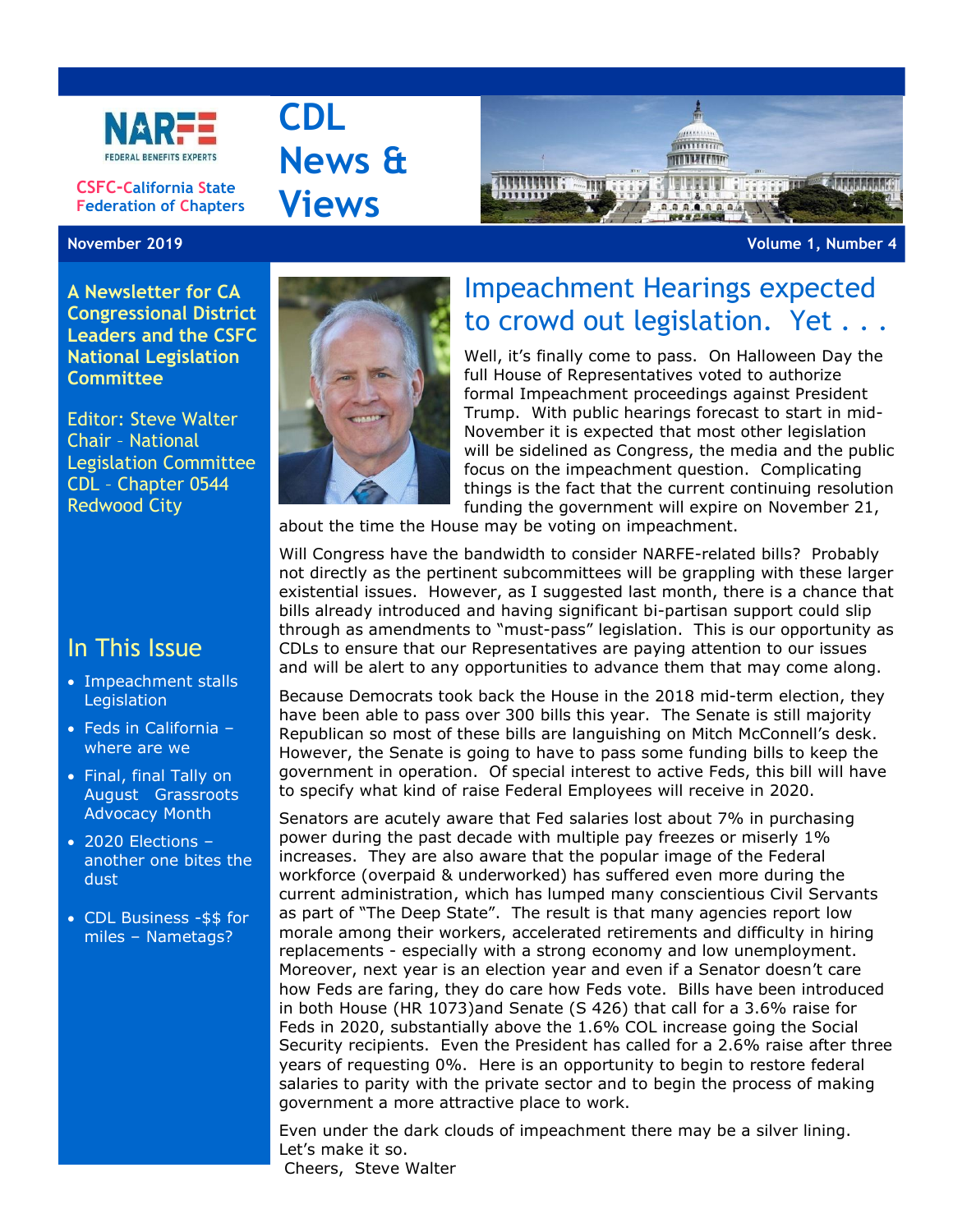#### WHERE FEDS LIVE IN CALIFORNIA

OPM last surveyed the Federal workforce in 2014. It took some massaging but I share the CA results with you to the right: It shows that Feds are heavily concentrated in S. Cal counties – perhaps reflecting the presence of military bases there. LA and San Diego counties are the only ones where active Feds solidly outnumber retirees.

Statewide active Feds barely outnumber Retirees: Active: 215,557 Retired: 211,425

#### **Top Departments**:

| <b>Defense</b>              | 81,451 |
|-----------------------------|--------|
| <b>Postal</b>               | 61,737 |
| <b>Vets Affairs</b>         | 27,741 |
| Treasury                    | 11,443 |
| Agriculture                 | 10,624 |
| Interior                    | 7,004  |
| Social Security 6,105       |        |
| <b>Transportation 4,064</b> |        |
| Commerce                    | 2,528  |
| Energy/EPA                  | 1,223  |
| <b>NASA</b>                 | 1,814  |

While OPM does not show workforce numbers for each Congressional District make sure your representative is aware of the Federal impact at your county level.

| County                                 | <b>TOTAL ALL</b><br><b>AGENCIES</b> | <b>Active Fed</b><br>Workers | <b>Retired Fed</b><br>Workers | <b>OTHER</b>   |
|----------------------------------------|-------------------------------------|------------------------------|-------------------------------|----------------|
| Los Angeles                            | 76,069                              | 41,405                       | 30,720                        | 3,944          |
| San Diego                              | 70,139                              | 39,056                       | 29,166                        | 1,917          |
| Sacramento                             | 25,540                              | 8,501                        | 15,970                        | 1,069          |
| San Bernardino                         | 21,881                              | 10,710                       | 10,064                        | 1,107          |
| Orange                                 | 21,034                              | 9,966                        | 9,994                         | 1,074          |
| Alameda                                | 19,948                              | 8,217                        | 10,790                        | 941            |
| San Francisco                          | 19,098                              | 10,374                       | 5,787                         | 2,937          |
| Riverside                              | 17,048                              | 6,402                        | 10,347                        | 299            |
| Fresno                                 | 16,070                              | 9,888                        | 5,682                         | 500            |
| Santa Clara                            | 15,581                              | 9,344                        | 5,971                         | 266            |
| Kern                                   | 14,415                              | 9,335                        | 5,038                         | 42             |
| Ventura                                | 13,177                              | 6,218                        | 6,862                         | 97             |
| Contra Costa                           | 12,782                              | 4,481                        | 8,197                         | 104            |
| Solano                                 | 11,131                              | 3,039                        | 8,058                         | 34             |
| Monterey                               | 8,855                               | 5,462                        | 3,380                         | 13             |
| San Mateo                              | 8,616                               | 3,646                        | 4,866                         | 104            |
| San Joaquin                            | 7,557                               | 2,631                        | 4,758                         | 168            |
| Santa Barbara                          | 5,535                               | 2,576                        | 2,417                         | 542            |
| Placer                                 | 5,106                               | 655                          | 4,388                         | 63             |
| Sonoma                                 | 4,331                               | 1,299                        | 3,000                         | 32             |
| Yolo                                   | 3,307                               | 2,318                        | 968                           | 21             |
| Shasta                                 | 3,038                               | 1,336                        | 1,673                         | 29             |
| Imperial                               | 2,914                               | 2,220                        | 595                           | 99             |
| Stanislaus                             | 2,626                               | 767                          | 1,828                         | 31             |
| El Dorado                              | 2,547                               | 774                          | 1,744                         | 29             |
| Marin                                  | 2,439                               | 753                          | 1,661                         | 25             |
| Lassen                                 | 2,384                               | 1,561                        | 528                           | 295            |
| Tulare                                 | 2,297                               | 1,281                        | 1,013                         | 3              |
| San Luis Obispo                        | 2,194                               | 553                          | 1,632                         | 9              |
| Napa                                   | 2,047                               | 240                          | 1,801                         | 6              |
| <b>Butte</b>                           | 1,946                               | 535                          | 1,397                         | 14             |
| Kings                                  | 1,681                               | 944                          | 737                           |                |
| Humboldt                               | 1,538                               | 785                          | 742                           | 11             |
| Merced                                 | 1,503                               | 393                          | 749                           | 361            |
| Siskiyou                               | 1,492                               | 844                          | 645                           | 3              |
| Yuba                                   | 1,441                               | 915                          | 523                           | 3              |
| Nevada                                 | 1,368                               | 391                          | 969                           | 8              |
| Santa Cruz                             | 1,360                               | 523                          | 816                           | 21             |
| Tuolumne                               | 1,160                               | 606                          | 551                           | $\mathbf{3}$   |
| Mariposa                               | 1,134                               | 852                          | 281                           | $\mathbf{1}$   |
| Madera                                 | 1,058                               | 353                          | 703                           | $\overline{2}$ |
| Counties with $<$ 1,000 Feds not shown |                                     |                              |                               |                |
| <b>TOTALS:</b>                         | 443,231                             | 215,557                      | 211,425                       | 16,249         |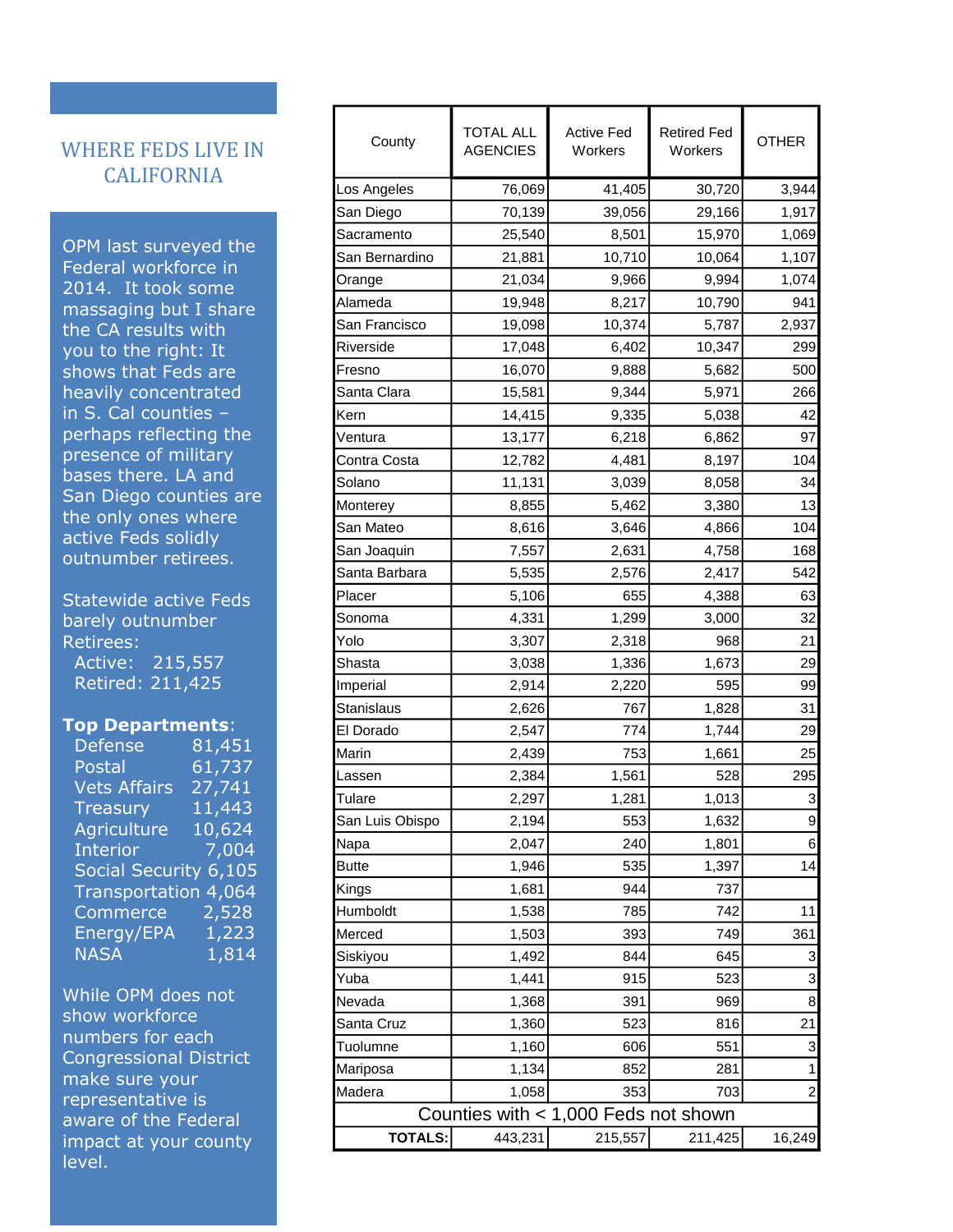# Grassroots Outreach Month – Final, Final Tally

I screwed up and missed an email from Diane Zaha, CDL to Representative Linda Chavez in CA-38, telling me about her outreach efforts to the Congresswoman's District Office. My apologies to Diane for this oversight.

**Dates Congress will be in recess during the remainder of 2019:**

- **Nov 1 – 8**
- **Nov 22 – Dec 2**
- **Dec 13 – 31**

**Use these dates to schedule visits with your representative or their District Office staff.**

| who have chosen not to<br>run for re-election.<br><b>Lifetime NARFE voting</b><br>record is shown in (). |  |  |
|----------------------------------------------------------------------------------------------------------|--|--|
| Paul Cook<br>CA8 San<br>Bernardino REP(48%)                                                              |  |  |
| Susan Davis<br>CA53<br>San Diego DEM(95%)                                                                |  |  |
| <b>Katie Hill</b><br>CA25<br>Lancaster                                                                   |  |  |

**CA Congressional Reps** 

| <b>CA</b><br><b>District</b> | Congressperson           | <b>CDL</b>           | <b>Chapter/City</b>      | Date of<br><b>Visit</b> |
|------------------------------|--------------------------|----------------------|--------------------------|-------------------------|
| $\mathcal{P}$                | Jared Huffman            | <b>Bjorn Stumer</b>  | 400 - Marin County       | 27-Aug                  |
| 5                            | Mike Thompson            | <b>Bob Boucher</b>   | 281 - Napa County        | 4-Aug                   |
| 5                            | Mike Thompson            | <b>Bob Boucher</b>   | 281 - Napa County        | 16-Aug                  |
| 9                            | Jerry McNerney           | Gaylin Zeigler       | 1718 - Delta             | 5-Aug                   |
| 9                            | Jerry McNerney           | Gaylin Zeigler       | 1718 - Delta             | 29-Aug                  |
| 11                           | Mark DeSaulnier          | <b>Robert Martin</b> | 531 - Concord/Mt Diablo  | 22-Aug                  |
| 18                           | Anna Eshoo               | Steve Walter         | 544 - Redwood City       | 19-Aug                  |
| 20                           | Jimmy Panetta            | Forney Lundy         | 1496 - Salinas           | 1-Aug                   |
| 32                           | Grace Napolitano         | Gloria<br>Gandara    | 388 E San Gabriel Valley | 12-Aug                  |
| 38                           | Linda Sanchez            | Diane Zaha           | Southeast Downey         | ?                       |
| 44                           | Nanette Diaz<br>Barragan | Dennis Niles         | 2323 - Dominguez Hills   | 7-Aug                   |
| 44                           | Nanette Diaz<br>Barragan | <b>Dennis Niles</b>  | 2323 - Dominguez Hills   | 9-Aug                   |
| 44                           | Nanette Diaz<br>Barragan | <b>Dennis Niles</b>  | 2323 - Dominguez Hills   | 22-Aug                  |

# The 2020 Elections – another Representative steps down

Democratic [Rep. Katie Hill of California](https://www.cnn.com/2019/10/27/politics/katie-hill-announces-resignation/index.html) (CA-25) announced her resignation from Congress on October 27, 2019, following her admission to an inappropriate relationship with a campaign staffer before she took office. After serving less than a year in the formerly Republican seat, Hill stepped down on November 1.

Previously, Susan Davis (CA-53), the second-highest-ranking Democrat on the House Education and Labor Committee and the House Armed Services Committee, announced on September 4, 2019, that she will not seek reelection. She has been in Congress since 2001 where she represented the San Diego area.

Finally, Rep. [Paul Cook](http://www.cnn.com/2019/09/17/politics/paul-cook-retirement/index.html) (CA-8), a California Republican, announced on September 17, 2019, that he will leave the House in 2020 in order to seek a seat on San Bernardino County Board of Supervisors.